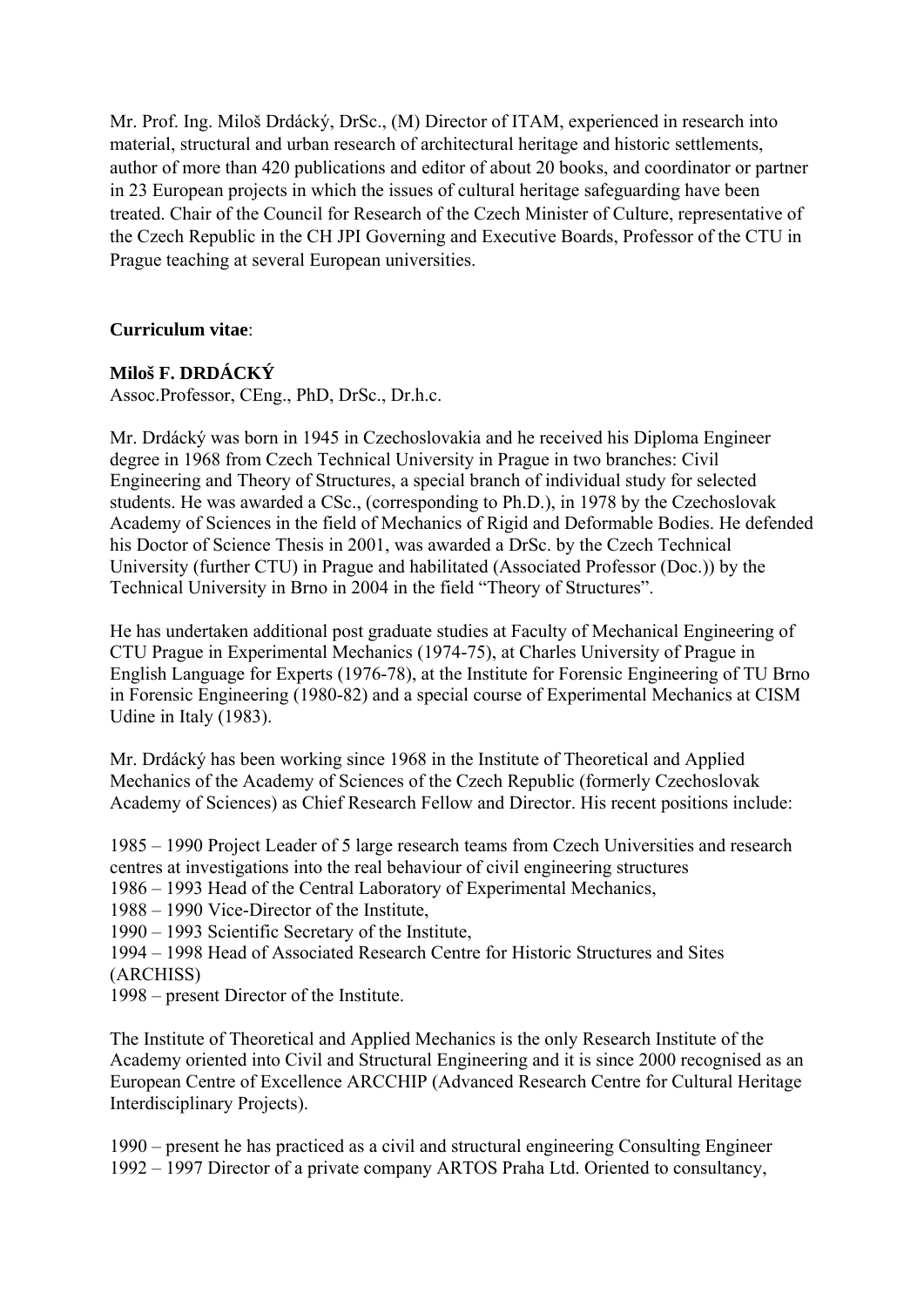research and testing of civil engineering structures

1992 – 1999 He was charged as Head of Town Architect Office in a World Heritage City Telč listed as UNESCO Monument

Except of English, Mr. Drdácký has a good working knowledge of Russian, French, Slovak, basic German and Polish. Stays abroad include Université de Liege (1974), Chalmers University of Technology Göteborg (1982 and 1989), International Centre for Mechanical Sciences Udine (1983), U.S. Universities with Wood Engineering programme (USAID Fellowship for environmental research 1997).

### **PROFESSIONAL EXPERIENCE**

Mr. Drdácký is a licensed professional engineer in Civil Engineering and he has been responsible for more than 120 design projects, studies and architectural competition proposals. They include, e.g. international competitions Plateau Beaubourg Paris (France) – structural design, psychiatric Hospital "Schloss Werneck" (Germany), Pahlavi National Library Teheran (Iran), reconstruction projects of ancient structures and medieval houses in Czech historic cities, new design of special structures, urban planning documentation.

### **AWARDS**

Four Highest Winner Awards in an Architecture Competition, 1971, Industrial Construction of Dwelling Houses,

Czechoslovak Academy of Sciences Award, 1982 Theoretical Works on Thin-Walled Bridge **Structures** 

Doctor Honoris Causa, Technical University "Ljuben Karavelov", Sofia, Bulgaria, 2007.

#### **EXPERT AND FORENSIC ENGINEERING EXPERIENCE**

Mr.Drdácký has been active for more than 30 years as expert in Civil Engineering Structures Performance and, since 1983, authorised in Forensic Engineering as Expert or Expert Witness for Building Assessment, Building Defects or Damages and Failure Analysis. He elaborated more than 400 written experts opinions which include, i.a. heavily damaged structures or buildings due to fire, wind storms and 2002 flood damages in Prague.

### **TEACHING EXPERIENCE**

Mr. Drdácký was an Assistant Professor at Department of Structural Mechanics, Faculty of Civil Engineering, Czech Technical University in Prague in the years 1975-1980, and an External Reader in Mathematics, Mechanics and Theory of Structures at Department of Architecture, University of Industrial Arts in Prague in the years 1984-1990, from1995 – till now he is External Reader at Faculty of Architecture, Technical University Liberec (Structure and Form) and at Civil Engineering Faculty, Technical University Brno (steel and wood), since 2002 at Faculty of Architecture, Czech Technical University in Prague. (Associate Professor). Since 2007 he is lecturer in two subjects at the international course "Structural Analysis of Historic materials and Structures" organized within the ERASMUS MUNDUS programme.

He is or was member of Scientific Boards of the CTU in Prague, of the Civil engineering faculty of the CTU, of Advisory Boards of Postgraduate programmes at the Faculty of Architecture (CTU), the Mechanical engineering faculty (CTU), Civil engineering faculty (CTU), Nuclear engineering faculty (CTU). Further he is Member of the Advisory Board for postgraduate studies and cooperation with universities of the Czech Academy of Sciences. Mr. Drdácký was invited to teach in Post-graduate advanced study courses on cultural heritage organised by the University College of London – Bartlett School (M.Cassar) and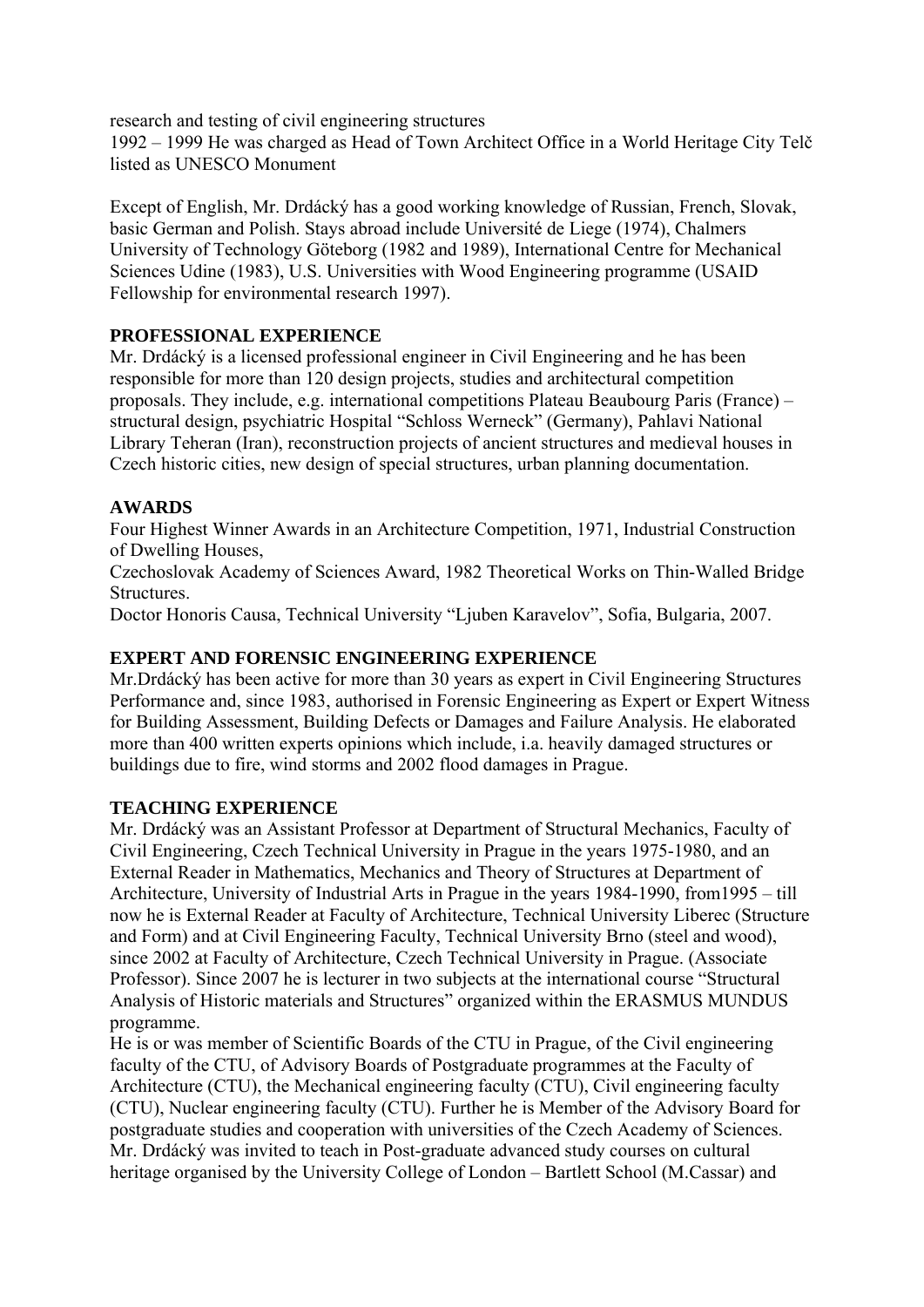supported from EC FP5 Grants: EVK4-2001-00125 Science and Technology of the Environment for Sustainable Protection of Cultural Heritage, Advanced Study Course, 2002 and EVK4-2002-00124 Cultural Heritage Protection in a Sustainable Society (CHEPRISS), Advanced Study Course, 2003.

#### **PROFESSIONAL AND PUBLIC ACTIVITIES**

Mr. Drdácký is member of the Int. Assoc. For Bridge and Struct. Eng. (IABSE), Chairman of the Czech Working Commission Structural Performance; member of the American Society of Civil Engineers (ASCE); member of the IASS – founding member of the Working Group "Historic Structures"; Czech Association of Civil Engineers; Czech Society for History of Sciences and Technology, member founding its special group "History of Civil Engineering"; Association of Forensic Engineers of the Czech Republic; Chamber of Building Assessors of the Czech Republic, Czech Society for Biology; Member of ICOMOS (working in ICOMOS CIVVIH, ISCARSAH and ICSC Scientific Committees), Honorary member of CICOP Italy.

Mr. Drdácký is Vice-Chairman of Examining Board of the Czech Chamber of Certified Engineers and Technicians for licence in testing of building materials and structures.

He has been working or was working at the RILEM Technical Committees (past 138-MTW headed by Prof.Peköz for testing of thin-walled structures, current 207 INR, the newly established AST for structural timber and the SAM for historic masonry).

He is a Member of Editorial boards of international journals ASCE J. Performance of Constructional Facilities, Acta Technica CSAV and the Int. J. of Architectural Heritage: Conservation, Analysis and Restoration.

He was responsible for building of a Czech National Information System on Structural Failures, which was set up in 1992. He organised a series of international conferences "Lessons from Structural Failures", an International Conference on "Experimental model research and testing of thin-walled structures". At presents he co-ordinates research into problems of built heritage and organised recently a series of 18 workshops in this field in the framework of an EC supported project (ARCCHIP Centre of Excellence) and in 2006 the European Conference on Research into Cultural Heritage.

Mr. Drdácký has been providing expert services to the Czech Grant Agency since the year 1999 as a member of the Committee for Technical Sciences (1999-2001) and the Sub-Committee for Architecture and Building Industry. He has been providing expert services to the European Commission (since 2000) as well as to the Council of Europe (since 1995) and since 2004 to the European Science Foundation. He has been further an expert of several Czech Ministries and their research and grant programmes (Ministry for Education, Sports and Youth, Ministry of Industry and Commerce, Ministry of Culture, Ministry of Finance). Mr. Drdácký has been responsible for evaluation of research project proposals and has been acting as reporter of several on-going projects (national and international).

He is also an advisor to the Senator of the Parliament of the Czech Republic and Chairman of its Committee for cultural heritage Mr. Minister for Culture Mgr. Václav Jehlička.

Mr. Drdácký is member of the Advisory Board for European integration of the Czech Academy of Sciences. He is a coordinator of the Working Group 6 of the Focus Area Cultural